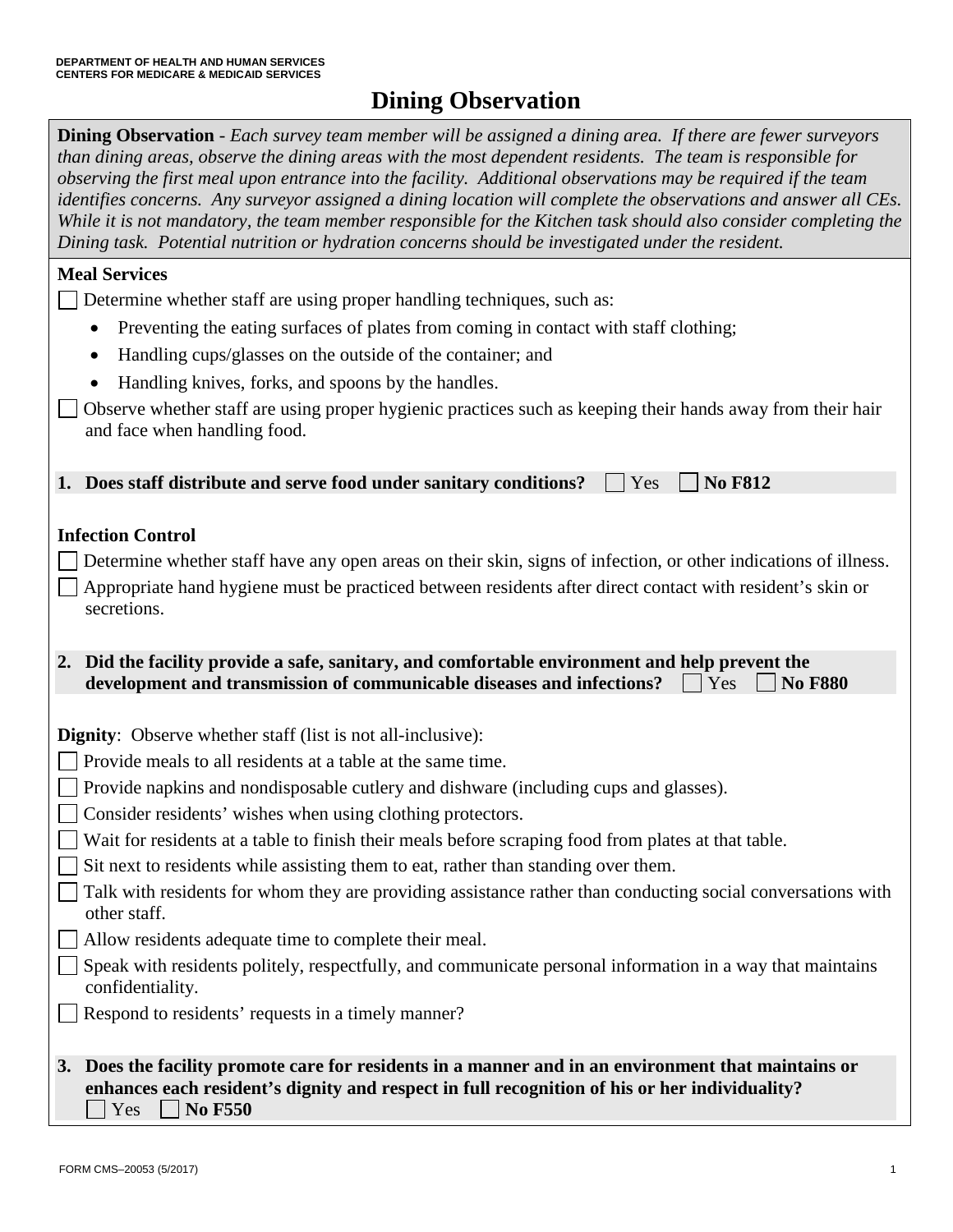setting, to the extent possible. A determination of "homelike" should include, whenever possible, the resident's **Homelike Environment**: A "homelike environment" is one that de-emphasizes the institutional character of the or representative of the resident's opinion of the living environment.

- Determine the presence of institutional practices that may interfere with the quality of the residents' dining experience, such as:
	- Meals served on trays in a dining room;
	- Medication administration practices that interfere with the quality of the residents' dining experience. Note: Medication administration during meal service is not prohibited for:
		- Medications that must be taken with a meal.
		- Medication administration requested by a resident who is accustomed to taking the medication with a meal, as long as it has been determined that this practice does not interfere with the effectiveness of the medication.

Has the facility attempted to provide medications at times and in a manner that does not distract from the dining experience of the resident, such as:

- Pain medications being given prior to meals so that meals can be eaten in comfort;
- medications with potatoes or other entrees) • Foods served are not routinely or unnecessarily used as vehicles to administer medications (mixing the

 $\vert$  **|** Yes **4.** Did the facility provide a homelike dining environment?  $\Box$  Yes  $\Box$  No F584

# **Resident Self-Determination or Preferences**

 Determine staff response to a resident who refuses to go to the dining area, refuses the meal or meal items offered, or requests a substitute. If concerns are identified, interview the resident to determine whether:

- The resident was involved in choosing when to eat;
- The resident was involved in choosing where to eat; and/or
- The food offered takes into account the resident's food preferences.

 Interview staff regarding the facility protocol to identify where and when a resident eats, how staff knows whether a specific resident eats in a specific dining room or other location, and how food preferences are identified and submitted to the dietary department.

 **5. Does the facility honor the resident's right to make choices about aspects of his/her life in the facility that are significant to the resident?**  $\Box$  Yes  $\Box$  No F561

### **Dining Assistance**

Determine during the meal service, whether staff are providing services to meet the residents' needs, such as:

- Provision of cueing, prompting, or assisting a resident to eat in order to improve, maintain, or prevent the decline in eating abilities;
- How meals and assistance to eat is provided to those residents who wish to eat in their rooms;
- Staff availability and presence during the dining process; and
- Assistance to eat for residents who are dependent on staff.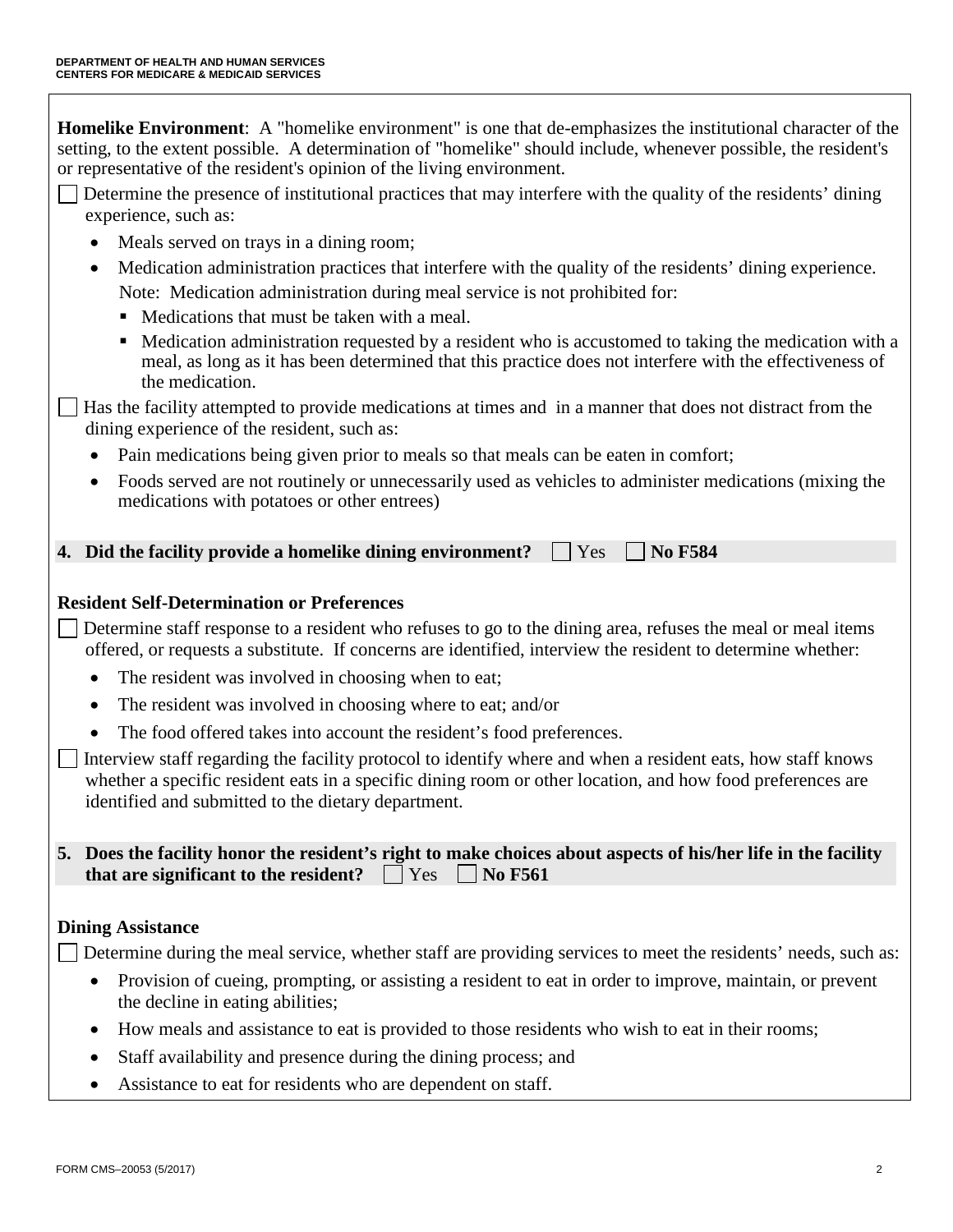| If residents are not receiving timely assistance to eat related to lack of sufficient nursing staff, review this<br>under the Sufficient Nursing Staff task.                                                                                                       |
|--------------------------------------------------------------------------------------------------------------------------------------------------------------------------------------------------------------------------------------------------------------------|
| 6. Does the facility provide assistance with meals, assisting with hydration, and nutritional provisions<br>No F676 and/or F677<br>throughout the day?<br>$ $ Yes                                                                                                  |
| <b>Assistive Devices</b>                                                                                                                                                                                                                                           |
| Determine during the meal service, whether staff are providing services to meet the residents' needs, such as:                                                                                                                                                     |
| Whether adaptive devices are provided to residents requiring them.                                                                                                                                                                                                 |
| 7. Does the facility provide resident with assistive devices if needed?<br><b>No F810</b><br>Yes                                                                                                                                                                   |
| <b>Positioning</b>                                                                                                                                                                                                                                                 |
| Determine during the meal service, whether staff are providing services to meet the residents' needs, such as:                                                                                                                                                     |
| Proper positioning to maximize eating abilities (e.g., wheelchairs fit under tables so residents can access                                                                                                                                                        |
| food without difficulty and residents are positioned in correct alignment).                                                                                                                                                                                        |
| 8. Is the resident positioned correctly to provide care and services that promote the highest practical<br>Yes<br><b>No F675</b><br>well-being?                                                                                                                    |
| <b>Dietary Needs</b><br>Determine during the meal service, whether staff are providing services to meet the residents' needs, such as:<br>How staff identify and meet residents' special dietary requirements (e.g., allergies, intolerances, and<br>preferences). |
| 9. Are residents receiving food that accommodates resident allergies, intolerances, and preferences?<br><b>No F806</b><br>Yes                                                                                                                                      |
| <b>Paid Feeding Assistants</b>                                                                                                                                                                                                                                     |
| If you observe a resident who is being assisted by staff, and the resident is having problems eating or                                                                                                                                                            |
| drinking:                                                                                                                                                                                                                                                          |
| Determine whether a paid feeding assistant is assisting the resident;                                                                                                                                                                                              |
| Determine whether the paid feeding assistants are properly trained, adequately supervised, assisting only<br>those residents without complicated feeding problems, and providing assistance in accordance with the<br>residents' needs; and                        |
| If the staff is not a paid feeding assistant, and if technique concerns are identified in the provision of<br>$\bullet$<br>assistance by CNAs, initiate F727 Proficiency of Nurse Aides, for further review.                                                       |
| 10. Are residents selected based on an IDT assessment? Are paid feeding assistants supervised or used in<br>accordance to State law?<br><b>No F811</b><br>Yes<br><b>NA</b>                                                                                         |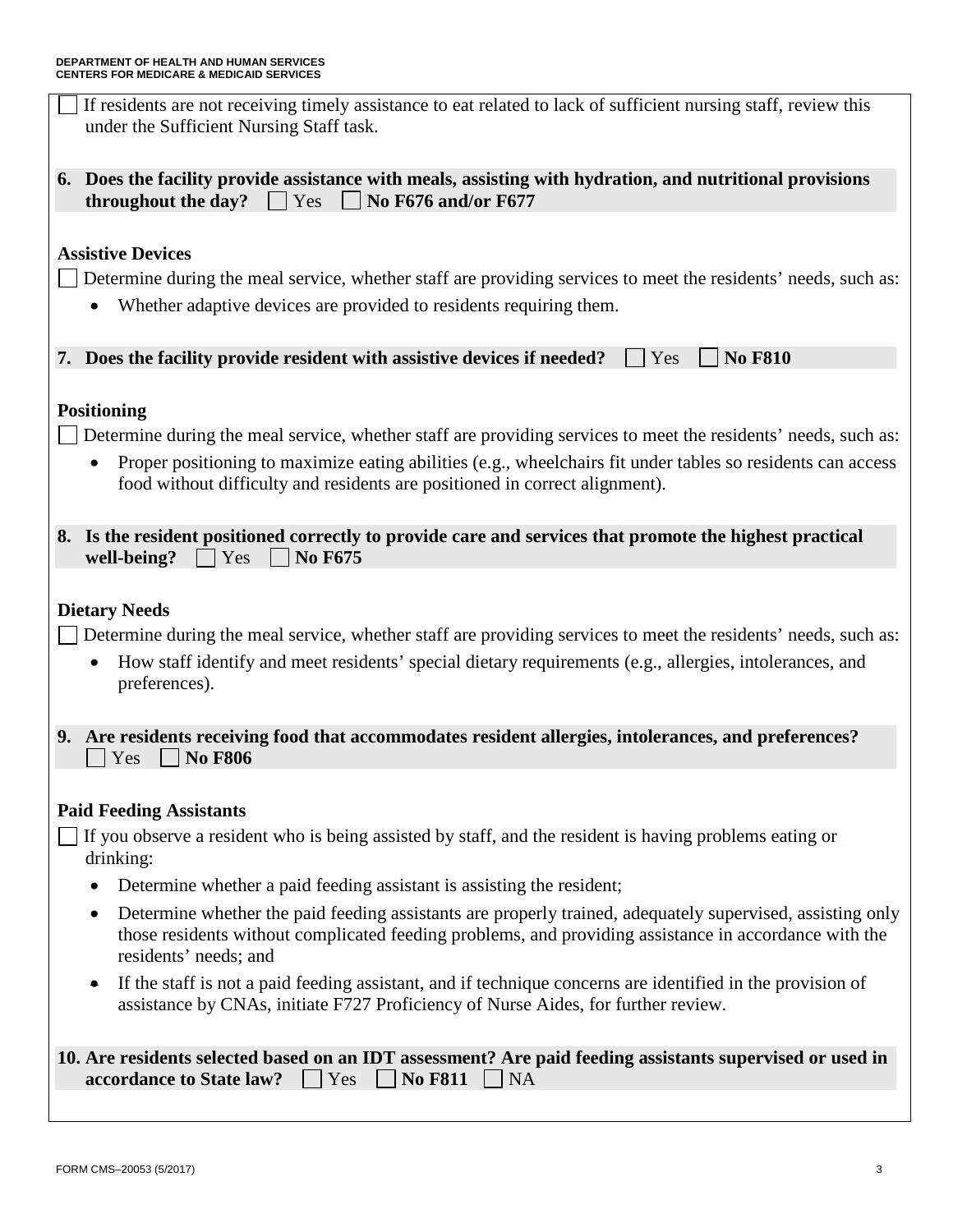| 11. Have the paid feeding assistants completed a State-approved training program prior to working in<br>$\neg$ NA<br>the facility? $\vert$<br><b>No F948</b><br>Yes                                                                                                                                                           |  |  |
|-------------------------------------------------------------------------------------------------------------------------------------------------------------------------------------------------------------------------------------------------------------------------------------------------------------------------------|--|--|
|                                                                                                                                                                                                                                                                                                                               |  |  |
| <b>Food and Drink Quality</b>                                                                                                                                                                                                                                                                                                 |  |  |
| If concerns regarding palatability and/or appearance are identified, determine whether:                                                                                                                                                                                                                                       |  |  |
| Mechanically altered diets, such as pureed foods, were prepared and served as separate entree items,<br>excluding combined foods such as stews, casseroles, etc.; and                                                                                                                                                         |  |  |
| Food placement, colors, and textures were in keeping with the resident's needs or deficits, such as<br>$\bullet$<br>residents with vision or swallowing deficits.                                                                                                                                                             |  |  |
| Interview residents to confirm or validate observations and to assess food and drink palatability and<br>temperature.                                                                                                                                                                                                         |  |  |
| If the team has identified concerns with food quality or residents complain about the<br>palatability/temperature of food or drink served, the survey team coordinator may request a test tray to<br>obtain quantitative and qualitative data to assess the complaints.                                                       |  |  |
| Send the meal to the unit that is the greatest distance from the kitchen or to the affected unit or dining room.<br>Check food temperature and palatability of the test meal close to the time the last resident on the unit is<br>served and begins eating.                                                                  |  |  |
| 12. Does the facility serve meals that conserve nutritive value, flavor, and appearance, and are palatable,<br>attractive, and a safe and appetizing temperature (e.g., provide a variety of textures, colors,<br>seasonings, pureed foods not combined)? Tes<br>$\log$ No F804                                               |  |  |
|                                                                                                                                                                                                                                                                                                                               |  |  |
| 13. Do the residents maintain acceptable parameters of nutritional status unless the resident's clinical<br>condition demonstrates that this is not possible or resident preferences indicate otherwise?<br><b>No F692</b><br>Yes<br>$\mathbf{I}$                                                                             |  |  |
| <b>Drinks and Other Liquids</b>                                                                                                                                                                                                                                                                                               |  |  |
| Are drinks and other fluids provided when the resident requests and consistent with the resident's care plan?<br>Are the resident's preferences honored when providing drinks and other fluids?                                                                                                                               |  |  |
| 14. Does the facility provide drinks including water and other liquids consistent with residents' needs<br>and preferences?<br><b>No F807</b><br>Yes                                                                                                                                                                          |  |  |
| <b>Food Substitutes:</b> If concerns are identified with a resident who is not consuming his/her meal or has refused<br>the meal served:<br>Determine whether staff attempt to determine the reason(s) for the refusal and offer a substitute item of equal<br>nutritive value or another food item of the resident's choice. |  |  |
| If staff do not offer an alternative item, interview the resident to determine whether he/she is provided a<br>substitution when he/she does not wish to have the item being served.<br>Interview staff in order to determine what is available for substitutes for the meal observed.                                        |  |  |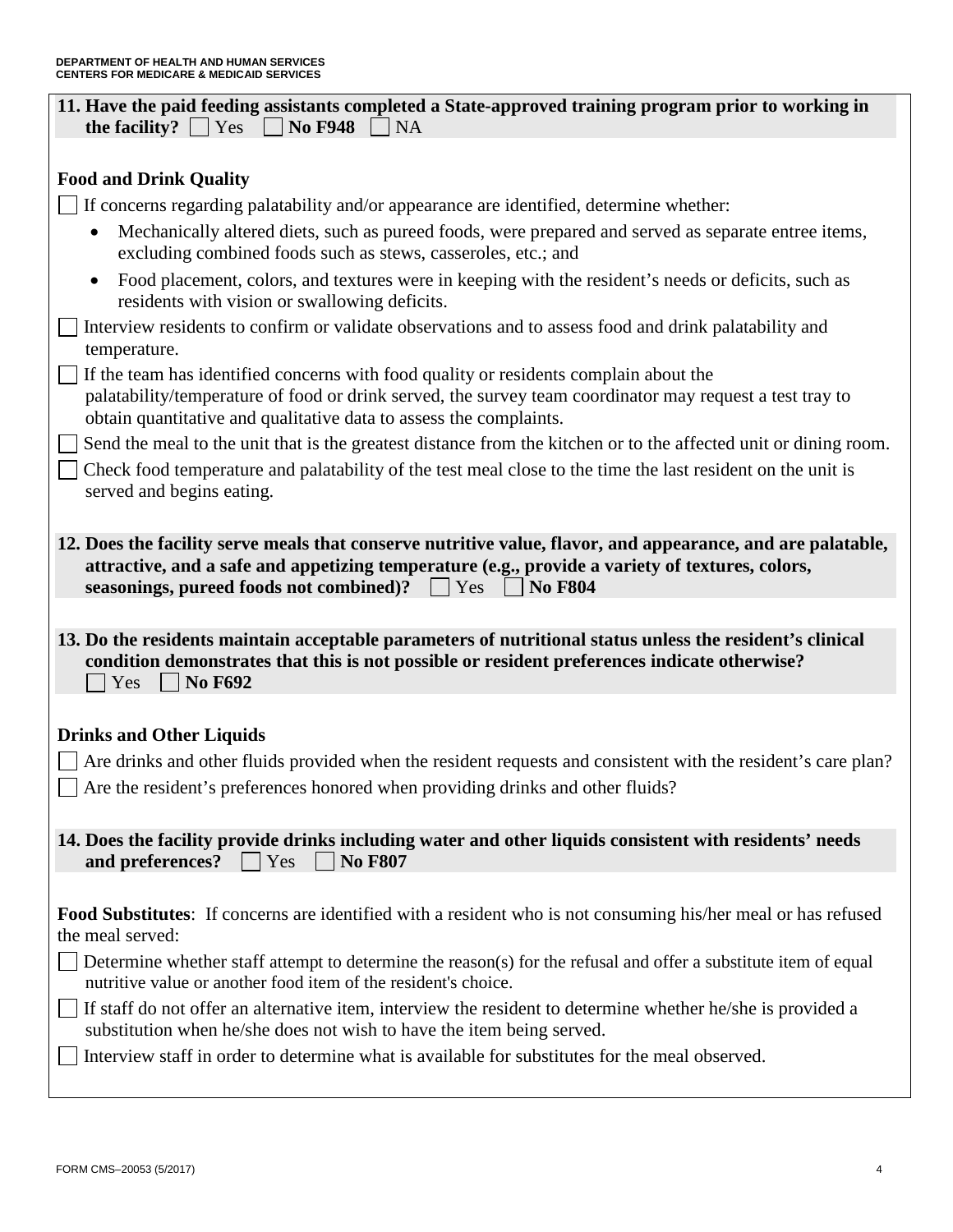| 15. Does the facility offer an appealing option of similar nutritive value to residents who refuse food<br>being served?<br>$\blacksquare$ Yes<br><b>No F806</b> |
|------------------------------------------------------------------------------------------------------------------------------------------------------------------|
| <b>Therapeutic Diets</b>                                                                                                                                         |
| Observe residents to ensure they are being served a therapeutic diet, if prescribed.                                                                             |
| Review the residents' records to ensure the resident is prescribed a therapeutic diet.                                                                           |
| Review additional information the dietary staff uses to identify those residents in need of a therapeutic diet<br>(e.g., tray cards, dietary cards).             |
| <b>No F808</b><br>16. Are residents receiving therapeutic diets as prescribed?<br>Yes                                                                            |
| <b>Lighting</b>                                                                                                                                                  |
| Determine whether the dining areas are well lighted:                                                                                                             |
| Illumination levels are task-appropriate with little glare;                                                                                                      |
| Lighting supports maintenance of independent functioning and task performance; and<br>$\bullet$                                                                  |
| Ask residents whether they feel the lighting is comfortable and adequate, and how the lighting affects<br>their ability to eat.                                  |
| 17. Does the facility provide one or more rooms designated for dining that are well lighted?<br><b>No F920</b><br>Yes                                            |
| 18. Does the facility provide adequate and comfortable lighting levels in the dining areas?<br><b>No F584</b><br>Yes                                             |
| <b>Ventilation:</b> Determine whether the dining areas have:                                                                                                     |
| Efficient ventilation.                                                                                                                                           |
| Good air circulation.                                                                                                                                            |
| Acceptable temperature and humidity.                                                                                                                             |
| Avoidance of drafts at the floor level.                                                                                                                          |
| Adequate removal of smoke exhaust and odors.                                                                                                                     |
| 19. Does the facility provide one or more rooms designated for dining that is well ventilated?<br><b>No F920</b><br>Yes                                          |
| <b>Sound Levels:</b> Determine whether sound levels in dining areas interfere with social interaction during the meal<br>services. Consider the following:       |
| Residents or staff have to raise their voices to be heard.                                                                                                       |
| Residents can't be heard due to background noise.                                                                                                                |
| Residents have difficulty concentrating due to the background noise.                                                                                             |
| Residents have no control over unwanted noise.                                                                                                                   |

 $\mathbf l$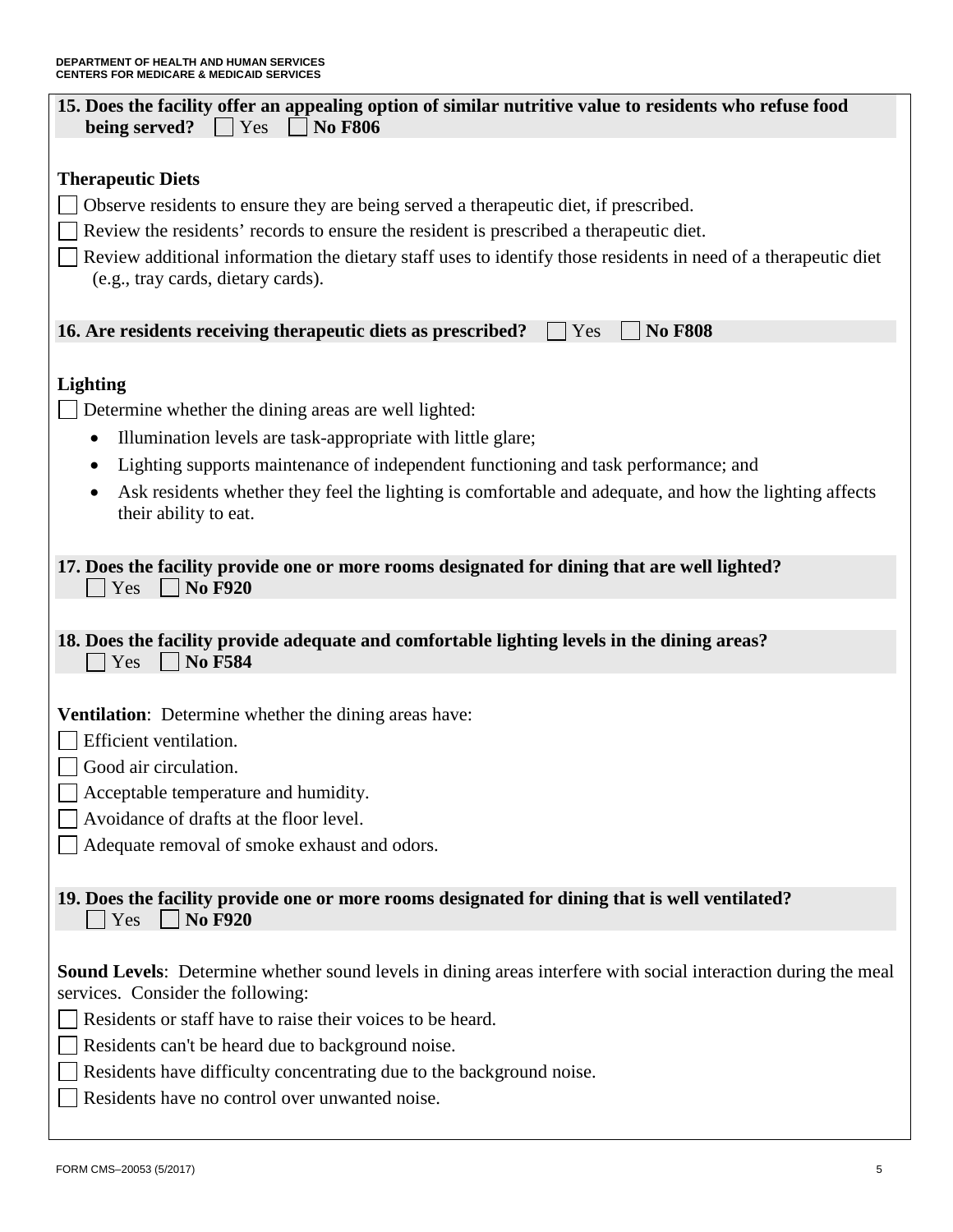| <b>No F584</b><br>20. Does the facility provide comfortable sound levels in the dining areas? $\Box$<br>Yes                                                                                                                                                                                                  |
|--------------------------------------------------------------------------------------------------------------------------------------------------------------------------------------------------------------------------------------------------------------------------------------------------------------|
|                                                                                                                                                                                                                                                                                                              |
| <b>Comfortable and Safe Temperatures:</b> Comfortable and safe temperature levels means that the ambient<br>temperature should be in a relatively narrow range that minimizes residents' susceptibility to loss of body heat<br>and risk of hypothermia or susceptibility to respiratory ailments and colds. |
| Observe whether residents complain of heat or cold in the dining areas.                                                                                                                                                                                                                                      |
| Observe what actions staff take in relation to complaints about the temperature levels in the dining areas.                                                                                                                                                                                                  |
| Interview staff to determine how the temperature levels are set and maintained.                                                                                                                                                                                                                              |
| Ask staff what measures they take to address the issues related to temperatures out of the 71-81 degree<br>Fahrenheit (°F) range.                                                                                                                                                                            |
| 21. Does the facility maintain comfortable and safe temperature levels in the dining areas?<br><b>No F584</b><br>Yes                                                                                                                                                                                         |
|                                                                                                                                                                                                                                                                                                              |
| <b>Furnishings:</b> An <i>adequately furnished</i> dining area accommodates different residents' physical and social<br>needs.                                                                                                                                                                               |
| Observe table height to determine whether it provides the residents with easy visibility and access to food.                                                                                                                                                                                                 |
| Observe whether furnishings are structurally sound and functional (e.g., chairs of varying sizes to meet<br>varying needs of residents, wheelchairs can fit under the dining room table).                                                                                                                    |
| 22. Are the dining areas adequately furnished to meet residents' physical and social needs?<br>Yes<br><b>No F920</b>                                                                                                                                                                                         |
|                                                                                                                                                                                                                                                                                                              |
| <b>Space</b><br>Observe whether the dining areas have sufficient space.                                                                                                                                                                                                                                      |
| Residents can enter and exit the dining room independently without staff needing to move other residents                                                                                                                                                                                                     |
| out of the way.                                                                                                                                                                                                                                                                                              |
| Residents could be moved from the dining room swiftly in the event of an emergency.                                                                                                                                                                                                                          |
| Staff would be able to access and assist a resident who is experiencing an emergency, such as choking.                                                                                                                                                                                                       |
| There is no resident crowding.                                                                                                                                                                                                                                                                               |
| <b>No F920</b><br>23. Do the dining areas have sufficient space to accommodate all dining activities?<br>Yes                                                                                                                                                                                                 |
|                                                                                                                                                                                                                                                                                                              |
| <b>Frequency of Meals</b>                                                                                                                                                                                                                                                                                    |
| Interview residents and/or staff to determine how often meals are served beyond the posted serving times.                                                                                                                                                                                                    |
| If a concern is identified regarding the timing of a meal service, interview staff to identify how the meal<br>service is organized, times for meal availability, and how staff assures that a resident has received a meal.                                                                                 |
| Interview the residents and staff to determine:                                                                                                                                                                                                                                                              |
| What happens if they miss the allocated meal service time periods;                                                                                                                                                                                                                                           |
| Whether snacks are available, types, and when available;                                                                                                                                                                                                                                                     |